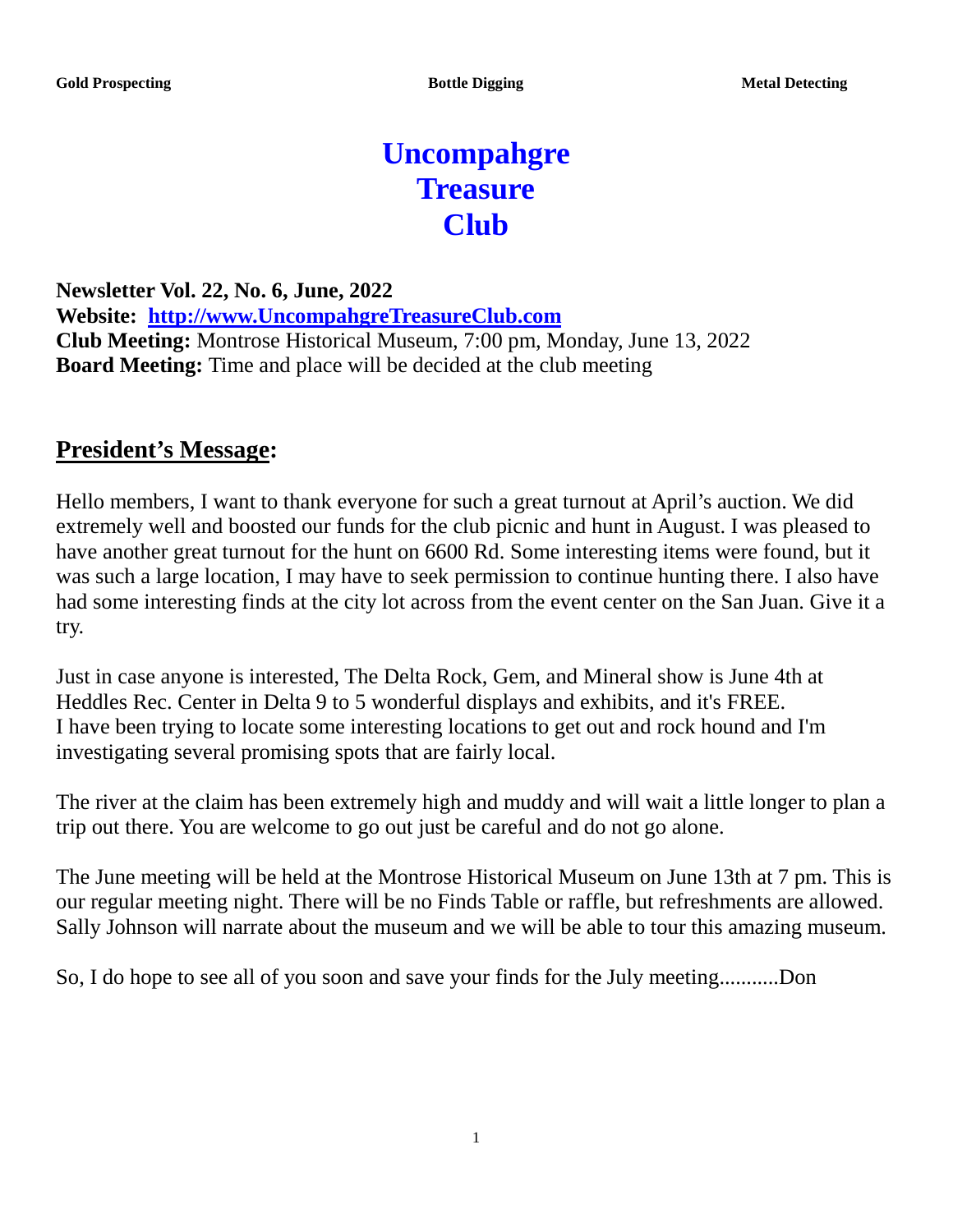# **Secretary's Report:**<br>UTC Minutes

Meeting of Monday, May 9, 2022

President Don Rodarte called the meeting to order with the Pledge of Allegiance led by Duane Renfrow, followed with a prayer by Don.

Don welcomed guests:

 Denise Lindsey of Ouray. Denise said she has been a "hunter" for 52 years, and once owned a rock store in Naturita.

Rick and Dawn Bresett – friends of Kim and Rick

 Terry Ayer and his nephew, Skyler Balmain. Terry said he was born in Montrose, but left 37 years ago. He's now back to stay.

Secretary Sandy Bliss read the Minutes of the April 11, 2022, meeting and they were approved.

Treasurer Barb Roth read the Treasurer's Report and it was approved.

Don said that he has the signed BLM reports for members to pick up. He reminded members that you will need to have your UTC membership card AND your signed BLM permit with you when you're at the claim.

Good news! Don announced that he has received permission from the property owner for a club hunt on a large piece of property on 6600 Road. There are two houses on the property one of which is very old. A side note: The property owner asked Don if he could possibly locate a couple of old sprinkler heads for him. (UTC secretary guesses it took Don about 2 minutes to locate them.) A date for a club hunt was not yet determined.

Don said he met with city officials to clarify whether or not the club has permission to hunt on city properties. He was told that we do have permission to hunt on any city property, unless it's marked otherwise. Don said the Director of the Fairgrounds was a bit hesitant about granting permission, but if only a couple of folks at a time decide to hunt there. Just be very careful!

Don called members' attention to the Delta Rock & Mineral Show scheduled for June in Delta at the Heddles Recreation Center. Several members of the Delta club are also UTC members. This is a great show with some beautiful displays.

There was a brief break for refreshments and for voting on the Find of The Month.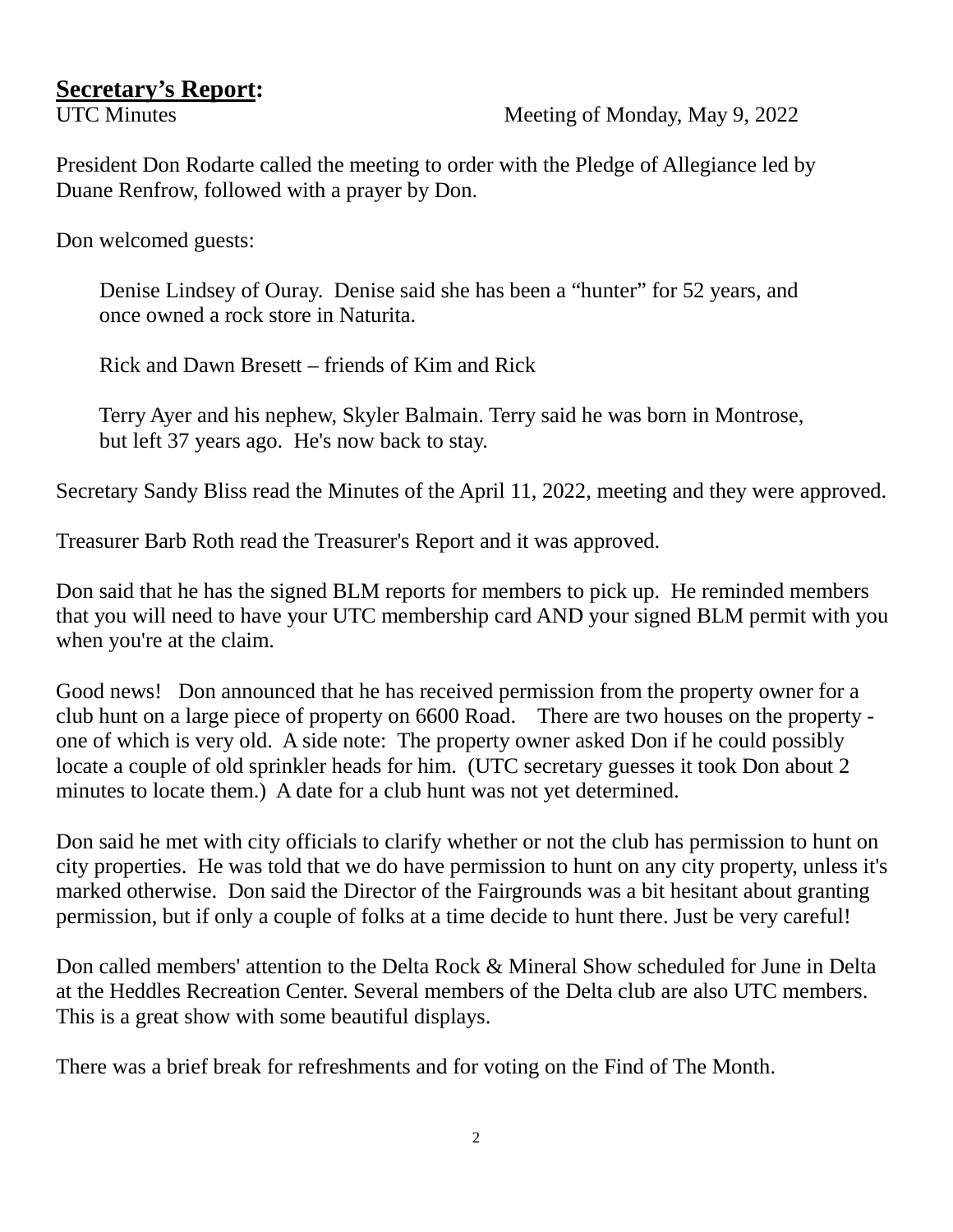Following the break, Don assumed the role of auctioneer for our Club Auction. It turned out to be an entertaining and successful event with almost everyone going home with something they never realized they needed or wanted.

The meeting was adjourned immediately following the auction.

| Numbers in red denote find of the month winners |                |            |                |                |                |            |            |            |            |            |            |                |
|-------------------------------------------------|----------------|------------|----------------|----------------|----------------|------------|------------|------------|------------|------------|------------|----------------|
| <b>NAME</b>                                     | <b>JAN</b>     | <b>FEB</b> | <b>MAR</b>     | <b>APR</b>     | <b>MAY</b>     | <b>JUN</b> | <b>JUL</b> | <b>AUG</b> | <b>SEP</b> | <b>OCT</b> | <b>NOV</b> | <b>TOTAL</b>   |
| <b>Sandy Bliss</b>                              |                |            |                | 1              |                |            |            |            |            |            |            | 1              |
| <b>Earl Bryan</b>                               |                |            |                | 3              |                |            |            |            |            |            |            | 3              |
| <b>Marilyn DiPrimo</b>                          |                |            | 1              |                |                |            |            |            |            |            |            | 1              |
| <b>Vince DiPrimo</b>                            |                |            | 5              | 4              |                |            |            |            |            |            |            | 9              |
| Leanne Goodrich                                 |                |            |                |                | $\overline{2}$ |            |            |            |            |            |            | $\overline{2}$ |
| <b>Robert Goodrich</b>                          |                |            |                |                | 3              |            |            |            |            |            |            | 3              |
| Darlene Howell                                  |                |            |                |                | 4              |            |            |            |            |            |            | 4              |
| <b>Ron Haglund</b>                              | 1              | 8          |                |                |                |            |            |            |            |            |            | 9              |
| Deb Hyatt                                       |                |            | 1              | $\overline{2}$ |                |            |            |            |            |            |            | 3              |
| <b>Ben Golden</b>                               | 4              |            | 3              |                | 6              |            |            |            |            |            |            | 13             |
| Eileen Golden                                   |                |            | $\mathbf{1}$   |                |                |            |            |            |            |            |            | $\mathbf{1}$   |
| ? (no name on entry)                            |                |            |                |                | 1              |            |            |            |            |            |            | 1              |
| Carole O'Donnell                                | $\overline{2}$ | 1          | $\mathbf{1}$   |                |                |            |            |            |            |            |            | 4              |
| Joe Obert                                       |                | 7          | 8              |                |                |            |            |            |            |            |            | 15             |
| <b>Brian Rau</b>                                |                |            | $\overline{2}$ | 13             | $\overline{7}$ |            |            |            |            |            |            | 22             |
| <b>Don Rodarte</b>                              | 14             | 11         | 16             | 15             | 8              |            |            |            |            |            |            | 64             |
| <b>Barb Roth</b>                                |                | 1          |                |                |                |            |            |            |            |            |            | 1              |
| <b>Mike Stansbery</b>                           | 4              | 9          | 5              | 7              | 11             |            |            |            |            |            |            | 36             |

#### **2022 Find of the Month Scoreboard:**

#### **May 2022 Category and Find of the Month Winners:**

| <b>Category</b>                        | <b>Winner</b>          | <b>Description</b>    |  |  |  |
|----------------------------------------|------------------------|-----------------------|--|--|--|
| A US COINS                             | <b>Darlene Howell</b>  | <b>1943 Dime</b>      |  |  |  |
| <b>TOKENS &amp; FOREIGN COINS</b><br>в | <b>Darlene Howell</b>  | 1964 Deutsche Mark    |  |  |  |
| <b>JEWELRY (SILVER &amp; GOLD)</b>     | <b>Ben Golden</b>      | <b>Diamond Ring</b>   |  |  |  |
| <b>JEWELRY (ALL OTHER)</b><br>D        | <b>Don Rodarte</b>     | <b>Hair Clasp</b>     |  |  |  |
| <b>E</b> TOYS (ALL)                    | <b>Robert Goodrich</b> | <b>Fidget Spinner</b> |  |  |  |
| <b>MISCELANEOUS</b><br>F               | <b>Brian Rau</b>       | <b>Hires Bottle</b>   |  |  |  |
| <b>RELICS</b><br>G                     | <b>Brian Rau</b>       | 20's Auto Tag         |  |  |  |
| <b>MODERN METALLIC</b><br>н            | <b>Mike Stansbery</b>  | "MIAMI" Key Fob       |  |  |  |
| <b>MINERAL SPECIMENS</b>               | <b>Don Rodarte</b>     | Agate                 |  |  |  |
| <b>DISPLAYS</b>                        | <b>Mike Stansbery</b>  | <b>Display</b>        |  |  |  |
| <b>FIND OF THE MONTH</b>               | <b>Ben Golden</b>      | <b>Diamond Ring</b>   |  |  |  |